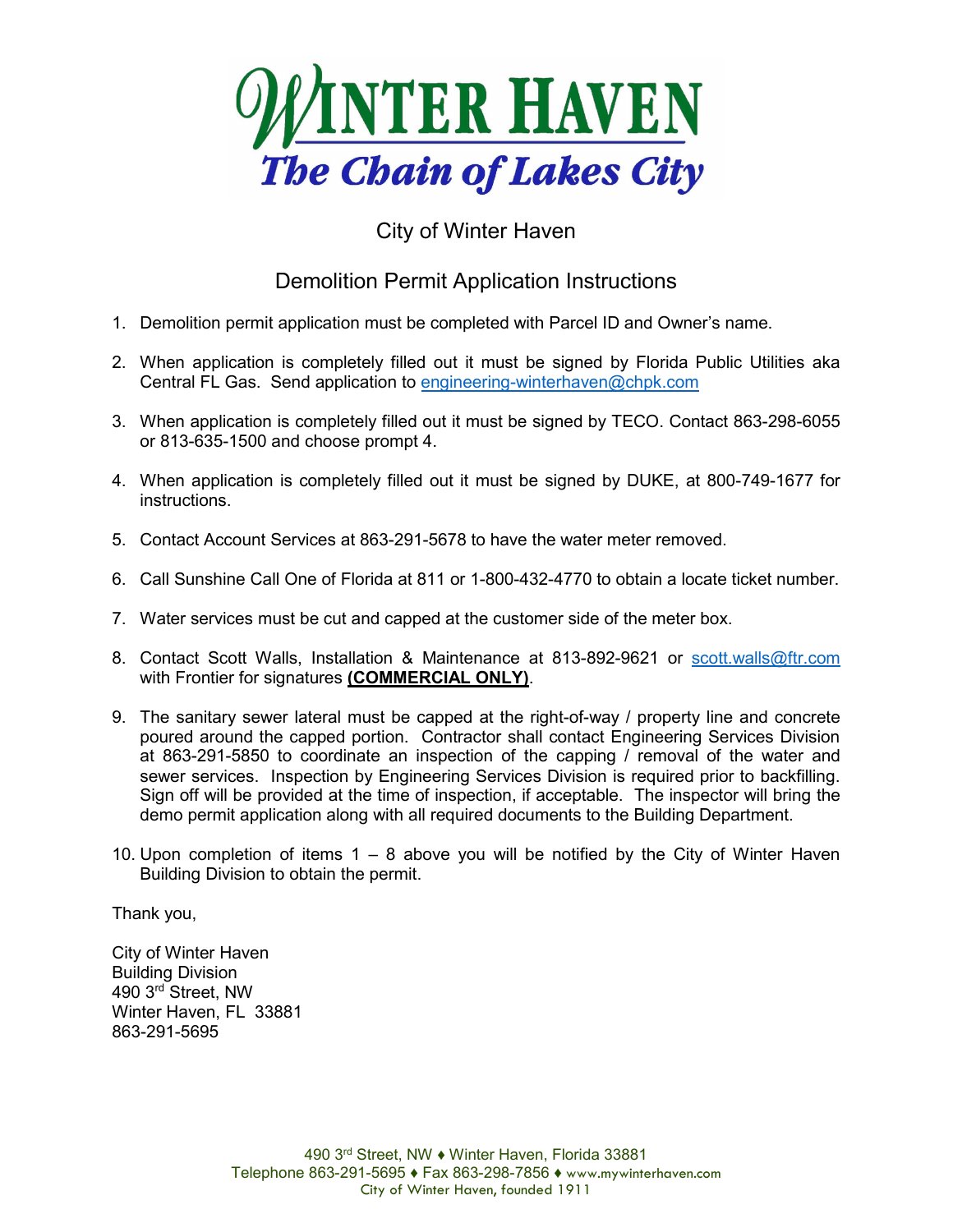## City of Winter Haven Building Division Demolition Permit Application

| Contractor: 2000 Contractor:                                                                                                                                                                                                                                                                                                                                                                                                                                                                                                                                                                                                                                                                                                                                                                                                                                                                                                                                                                                                                                                                              |                                                                                               |  |                                |  |
|-----------------------------------------------------------------------------------------------------------------------------------------------------------------------------------------------------------------------------------------------------------------------------------------------------------------------------------------------------------------------------------------------------------------------------------------------------------------------------------------------------------------------------------------------------------------------------------------------------------------------------------------------------------------------------------------------------------------------------------------------------------------------------------------------------------------------------------------------------------------------------------------------------------------------------------------------------------------------------------------------------------------------------------------------------------------------------------------------------------|-----------------------------------------------------------------------------------------------|--|--------------------------------|--|
|                                                                                                                                                                                                                                                                                                                                                                                                                                                                                                                                                                                                                                                                                                                                                                                                                                                                                                                                                                                                                                                                                                           |                                                                                               |  |                                |  |
|                                                                                                                                                                                                                                                                                                                                                                                                                                                                                                                                                                                                                                                                                                                                                                                                                                                                                                                                                                                                                                                                                                           |                                                                                               |  |                                |  |
|                                                                                                                                                                                                                                                                                                                                                                                                                                                                                                                                                                                                                                                                                                                                                                                                                                                                                                                                                                                                                                                                                                           |                                                                                               |  | Number of Structures Involved: |  |
|                                                                                                                                                                                                                                                                                                                                                                                                                                                                                                                                                                                                                                                                                                                                                                                                                                                                                                                                                                                                                                                                                                           | Demolition Contractor: ___________________________________<br>Phone #: ______________________ |  |                                |  |
| <b>STATE OF FLORIDA</b><br><b>COUNTY OF POLK</b><br>Sworn to and subscribed before me this _______ day of ________________ 20____ by                                                                                                                                                                                                                                                                                                                                                                                                                                                                                                                                                                                                                                                                                                                                                                                                                                                                                                                                                                      |                                                                                               |  |                                |  |
| ______ Who is personally known to me or who has produced _________________ (Type<br>of identification)                                                                                                                                                                                                                                                                                                                                                                                                                                                                                                                                                                                                                                                                                                                                                                                                                                                                                                                                                                                                    |                                                                                               |  |                                |  |
| State of Florida<br>Contractor Signature: ___________________________________                                                                                                                                                                                                                                                                                                                                                                                                                                                                                                                                                                                                                                                                                                                                                                                                                                                                                                                                                                                                                             |                                                                                               |  |                                |  |
| Owner Signature: <u>contained</u> and contained a series of the series of the series of the series of the series of the                                                                                                                                                                                                                                                                                                                                                                                                                                                                                                                                                                                                                                                                                                                                                                                                                                                                                                                                                                                   |                                                                                               |  |                                |  |
| <b>WARNING TO OWNER:</b> Your failure to record a Notice of Commencement may result in your paying<br>twice for improvements to your property. A Notice of Commencement must be recorded and posted on<br>the job site. If you intend to obtain financing. Consult with your lender or any attorney before<br>commencing work or recording your notice of Commencement.<br>NOTICE: In addition to the requirements of this permit, there may be additional restrictions applicable to<br>the property that may be found in the public records of this county, and there may be additional permits<br>required from other governmental entities such as water management districts, state agencies, or federal<br>agencies. Each BUILDING PERMIT for demolition or renovation must contain an Asbestos notification<br>statement which indicates the owner's or operator's responsibility to comply with the provisions of<br>F.S.469.003 and to notify the Department of Environmental Protection of his/her intentions to remove<br>asbestos, when applicable, in accordance with state and federal law. |                                                                                               |  |                                |  |
| (Sunshine Call One 1-800-432-4770)                                                                                                                                                                                                                                                                                                                                                                                                                                                                                                                                                                                                                                                                                                                                                                                                                                                                                                                                                                                                                                                                        |                                                                                               |  |                                |  |
|                                                                                                                                                                                                                                                                                                                                                                                                                                                                                                                                                                                                                                                                                                                                                                                                                                                                                                                                                                                                                                                                                                           |                                                                                               |  | Date: __________________       |  |
| Frontier Approval: <u>contract and a series of the series of the series of the series of the series of the series of the series of the series of the series of the series of the series of the series of the series of the serie</u>                                                                                                                                                                                                                                                                                                                                                                                                                                                                                                                                                                                                                                                                                                                                                                                                                                                                      |                                                                                               |  | Date: _________________        |  |
|                                                                                                                                                                                                                                                                                                                                                                                                                                                                                                                                                                                                                                                                                                                                                                                                                                                                                                                                                                                                                                                                                                           |                                                                                               |  |                                |  |
|                                                                                                                                                                                                                                                                                                                                                                                                                                                                                                                                                                                                                                                                                                                                                                                                                                                                                                                                                                                                                                                                                                           |                                                                                               |  |                                |  |
|                                                                                                                                                                                                                                                                                                                                                                                                                                                                                                                                                                                                                                                                                                                                                                                                                                                                                                                                                                                                                                                                                                           |                                                                                               |  | Date: _________________        |  |